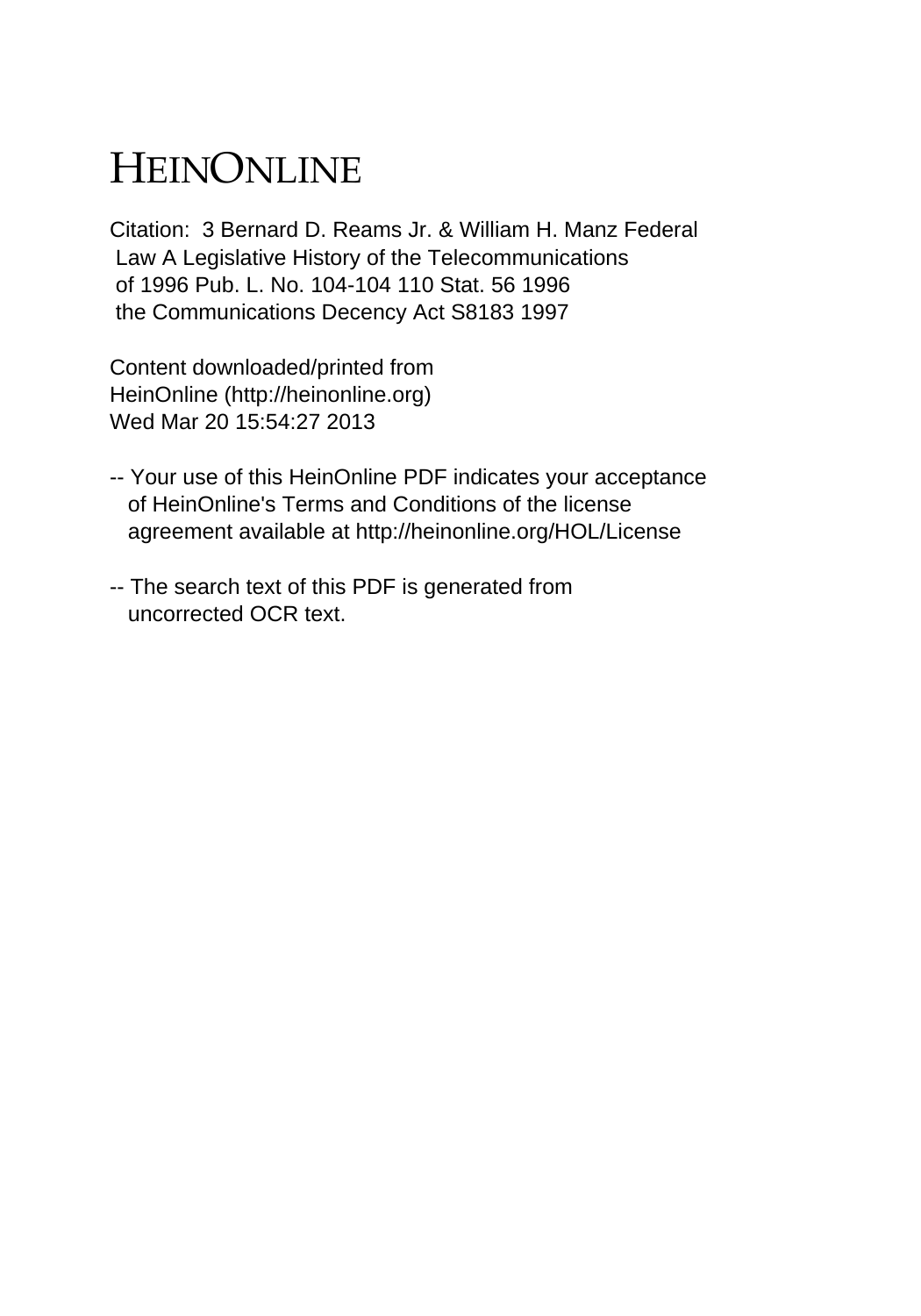# June 12, 1995

S. 25, a bill to stop the waste of tax-<br>payer funds on activities by Government agencies to encourage its em-<br>phoyees or officials to accept homo-Bexuality as a legitimate or normal lifestyle.

### 8.30

At the request of Mr. SANTORUM, the name of the Senator from Montana [Mr. BURNS] was added as a cosponsor of S. 304, a bill to amend the Internal Revenue Code of 1986 to repeal the transportation fuels tax applicable to commercial aviation.

### 8.37

At the request of Mr. HATCH, the hames of the Senator from Minnesota (Mr. GRAMS) and the Senator from New Hampshire (Mr. SMITH) were added as<br>cosponsor of S. 327, a bill to amend the<br>Internal Revenue Code of 1986 to pro-<br>vide clarification for the deductibility of expenses incurred by a taxpayer in connection with the business use of the home

At the request of Mr. COCHRAN, the name of the Senator from Louisiana<br>(Mr. BREAUX) was added as a cosponsor of S. 539, a bill to amend the Internal<br>Revenue Code of 1986 to provide a tax exemption for health risk pools.

8.50 At the request of Mrs. KASSEBAUM. Assessment the names of the Senator from Indiana<br>
[Mr. CoATS] and the Senator from<br>
Pennsylvania [Mr. SANTORUM] were<br>
added as cosponsors of S. 673, a bill to establish a youth development grant<br>program, and for other purposes.

At the request of Mr. HATFIELD, the name of the Senator from Tennessee [Mr. FRIST] was added as a cosponsor of 2. 634, a bill to amend the Public<br>Health Service Act to provide for proson's disease, and for other purposes.

8.715<br>At the request of Mr. D'AMATO, the name of the Senator from Pennsylvaname of the Senator from Pennsylva-<br>nia (Mr. SANTORUM) was added as a co-<br>sponsor of S. 715, a bill to provide for<br>portability of health insurance, guar-<br>anteed renewability. high risk pools,<br>medical care savings accounts, other purposes.

AMENDMENT NO. 1265<br>At the request of Mr. THURMOND the names of the Senator from North Da-<br>kota (Mr. DOROAN), the Senator from Wisconsin (Mr. KOHL), and the Senator from Nebraska [Mr. KERRET] were<br>added as cosponsors of amendment No.<br>1255 proposed to S. 652, an original bill to provide for a pro-competitive, deregulatory national policy framework<br>designed to accelerate rapidly private designed to accelerate rapidly private it.<br>sector deployment of advanced tele-<br>communications and information technologies and services to all Americans by opening all telecommunications markets to competition, and for other purposes.

At the request of Mr. LEAHY his name was added as a cosponsor of amend-<br>ment No. 1265 proposed to S. 652, supra.

# AMENDMENTS SUBMITTED

TELECOMMUNICATIONS COMPETI-TION AND DEREGULATION ACT **OF 1995** 

## FEINSTEIN (AND OTHERS) AMENDMENT NO. 1269

Mrs. FEINSTEIN (for herself and Mr. OTT) proposed an amendment to the bill (S. 652) to provide for a procom-<br>petitive, deregulatory national policy framework designed to accelerate rap idly private sector deployment of advanced telecommunications and information technologies and services to all Americans by opening all tele-<br>communications markets to competition, and for other purposes; as follows: On page 145, below line 23, add the follow-

# SEC. 407A SCRAMBLING OF SEXUALLY EXPLICITED:<br>ADULT VIDEO SERVICE PROGRAMMENTS.

ing:

(a) REQUIREMENT.-Part IV of title VI (47) U.S.C. 551 et seq.), as amended by this Act, is<br>further amended by adding at the end the following:

**SEC. 641. SCRAMBLING OF SEXUALLY EXPLICIT**<br>SEC. 641. SCRAMBLING OF SERVICE PROGRAM.<br>MING.

(a) REQUIREMENT.-In providing sexually (a) REQUIREMENT-....In providing essually<br>explicit adult programming or other pro-<br>gramming that is indecent and harmful to<br>children on any channel of its acretic primarily dedicated pro-<br>marily dedicated to assually-orien scriber to such channel or programming does<br>not receive it.<br>(b) IMPLEMENTATION.—Until a multi-

Comment of the programming distributor com-<br>plies with the requirement set forth in sub-<br>section (a), the distributor shall limit the ac-<br>cess of children to the programming referred cessor community tends to the property of the day (as to in that subsection by not providing such determined by the Commission) when a sig-<br>determined by the Commission when a sig-<br>aliftcant number of children are likely t view it.

view it.<br>
(c) DEFENTION.—As used is this section, the<br>
term "scramble" means to rearrange the<br>
content of the signal of the programming so<br>
that audio and video portion of the programming<br>
ming cannot be received by person

contract the processes the property of the amendment<br>made by subsection (a) shall take effect 30<br>days after the date of the enactment of this Act.

# FEINSTEIN (AND KEMPTHORNE) AMENDMENT NO. 1270

Mrs. FEINSTEIN (for herself and Mr. KEMPTHORNE) proposed an amendment<br>to the bill, S. 652, supra; as follows:

On page 55, strike out line 4 and all that follows through page 55, line 12.

# ROBB AMENDMENT NO. 1271

(Ordered to lie on the table.)

Mr. ROBB submitted an amendment<br>intended to be proposed by him to the<br>bill, S. 652, supra; as follows:

On page 146, below line 14, add the follow  $inc$ 

# SEC. 408. SENSE OF CONGRESS ON RESTRICTIONS ON ACCESS BY CHILDREN TO COSCENS AND INDECENT MATERIAL OUX ENS AND ENDECENT MAY<br>ON ELECTRONIC ENFORMATION<br>WORKS OPEN TO THE PUBLIC.

(a) SENSE OF CONGRESS.-It is the sense of Congress-

(1) to encourage the voluntary use of tags<br>in the names, addresses, or text of electronic files containing obscape, indecent, or mature these containing outcomes, inaccesse, increases, or masses that are made available to the public through public information networks in order to ensure the ready identification of files containing such text or  $$ 

graphies:<br>  $(2)$  to encourage developers of computer<br>  $10$ <br>  $10$ <br>  $10$ <br>  $10$ <br>  $10$ <br>  $10$ <br>  $10$ <br>  $10$ <br>  $10$ <br>  $10$ <br>  $10$ <br>  $10$ <br>  $10$ <br>  $10$ <br>  $10$ <br>  $10$ <br>  $10$ <br>  $10$ <br>  $10$ <br>  $10$ <br>  $10$ <br>  $10$ <br>  $10$ <br>  $10$ <br>  $10$ <br>  $10$ <br>  $10$ <br>  $10$ <br> At or grapines neutrined by such tags, and<br>(3) to encourage the telecommunications<br>dustry and the providers and users of pub- $(3)$  to Houstry and one providers and users of publications (including the establishment of a board consisting of appropriate members of such studies and such industry, providers, and users) to develop a highly effective means of tain such text or graphics.

(b) OUTREACH.-The Secretary of Com-<br>merce shall take appropriate steps to make<br>information on the tags established and uti-

information on the tage stablished and utilized in voluntary compliance with subsection (a) available to the public through public information natworks.<br>
(c) REFORT--Not latter than 1 year after the date of the sate of the

lized

(2) assess the effectiveness of such tags in sexes the access of children to electronic files that contain obscene, indecent, or mature text or graphics through public in-

of formation networks; and<br>
(3) provide recommendations for additional<br>
means of preventing such access. (d) DEFINITIONS.-In this section:

works that are open to the public.<br>(2) The term "tag" means a part or segment of the name, address, or text of an electrent of the

## ADDITIONAL STATEMENTS

### SMALL BUSINESS TAX ISSUES

• Mr. BOND. Mr. President, a few<br>weeks ago the Senate made good on its historic opportunity to balance our Nation's budget, and we voted to save our children and tomorrow's children from shows a burden that they did not cause and do<br>not deserve. The American people made their position on this issue crys-<br>tal clear---a balanced budget is their top priority.

Even many of those who have longstanding interests in tax relief, including the small business owners that I the first may chairman of the Commit-<br>tee on Small Business, do not want tax<br>cuts at the expense of a balanced budget. One poll conducted by a nationwide organization representing over 600,000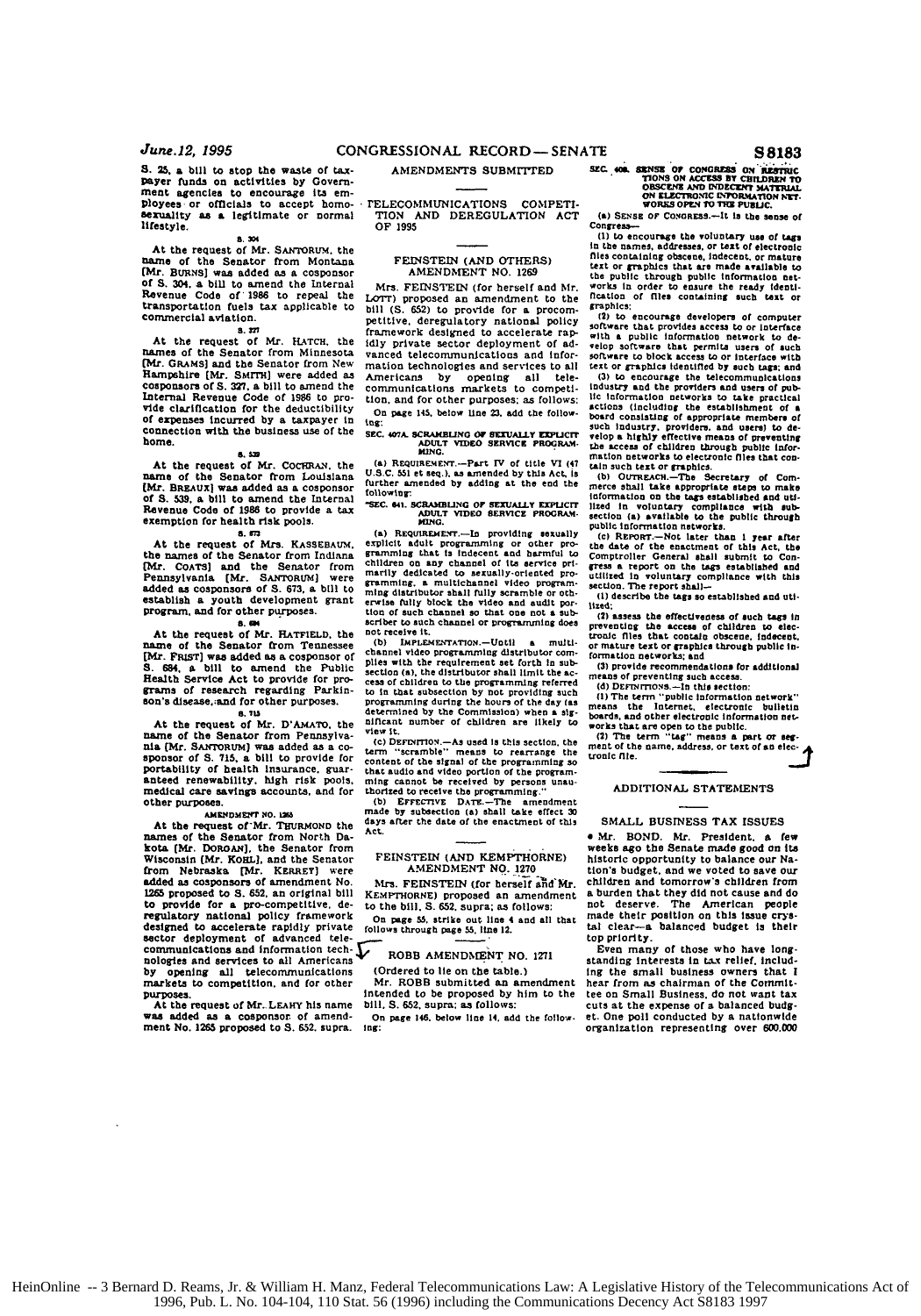HeinOnline -- 3 Bernard D. Reams, Jr. & William H. Manz, Federal Telecommunications Law: A Legislative History of the Telecommunications Act of 1996, Pub. L. No. 104-104, 110 Stat. 56 (1996) including the Communications Decency Act [xcvi] 1997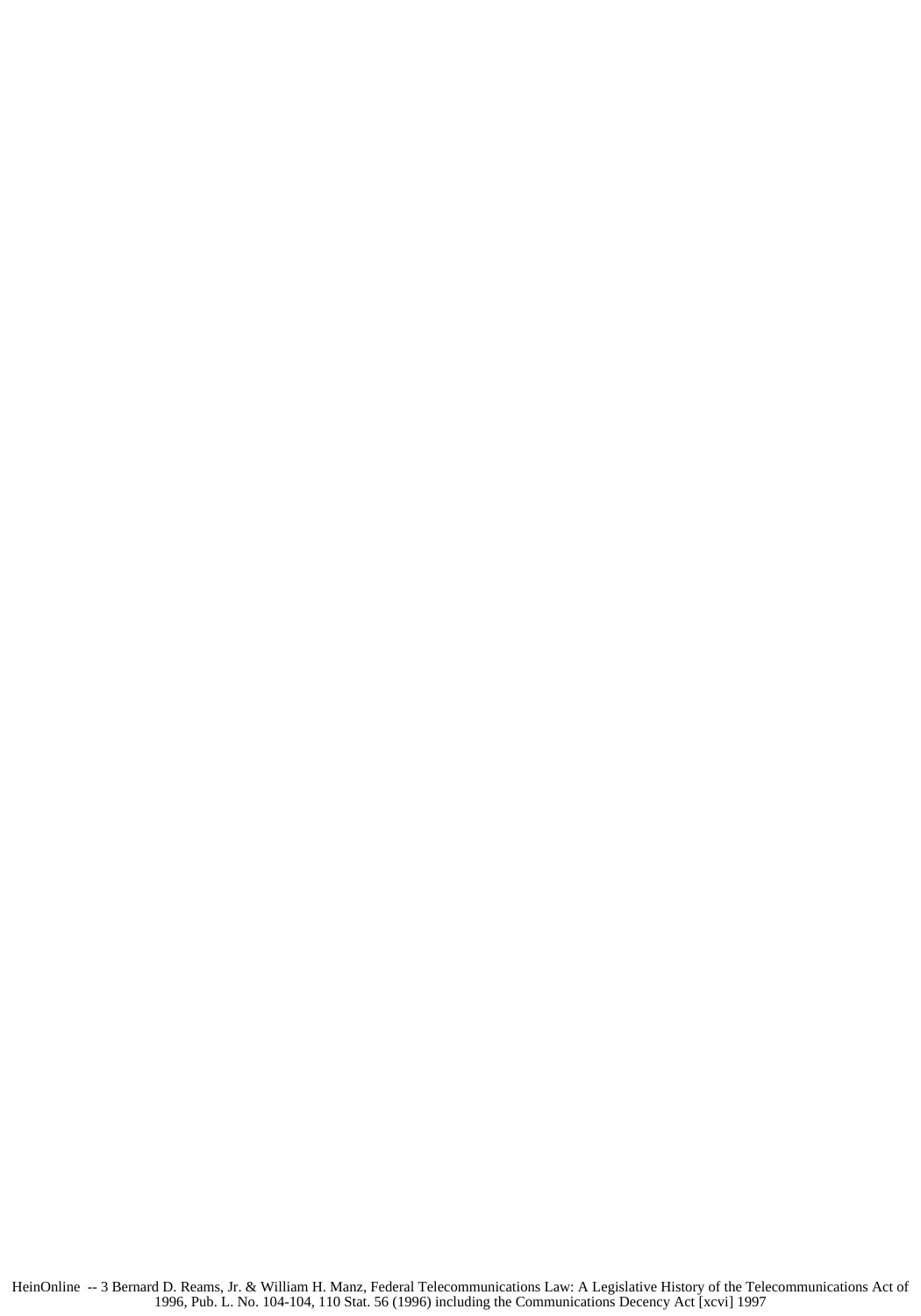Document No. 44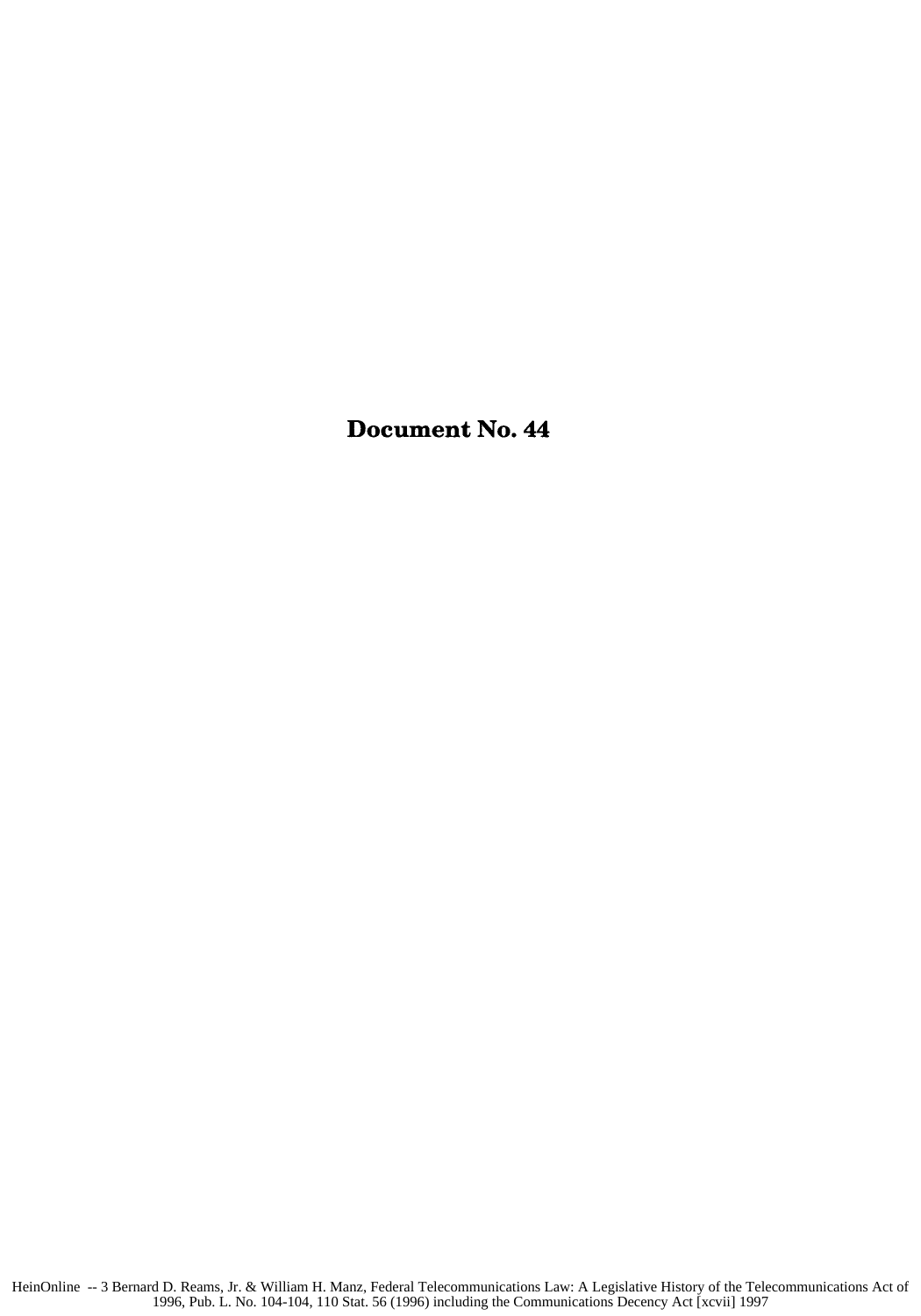HeinOnline -- 3 Bernard D. Reams, Jr. & William H. Manz, Federal Telecommunications Law: A Legislative History of the Telecommunications Act of 1996, Pub. L. No. 104-104, 110 Stat. 56 (1996) including the Communications Decency Act [xcviii] 1997